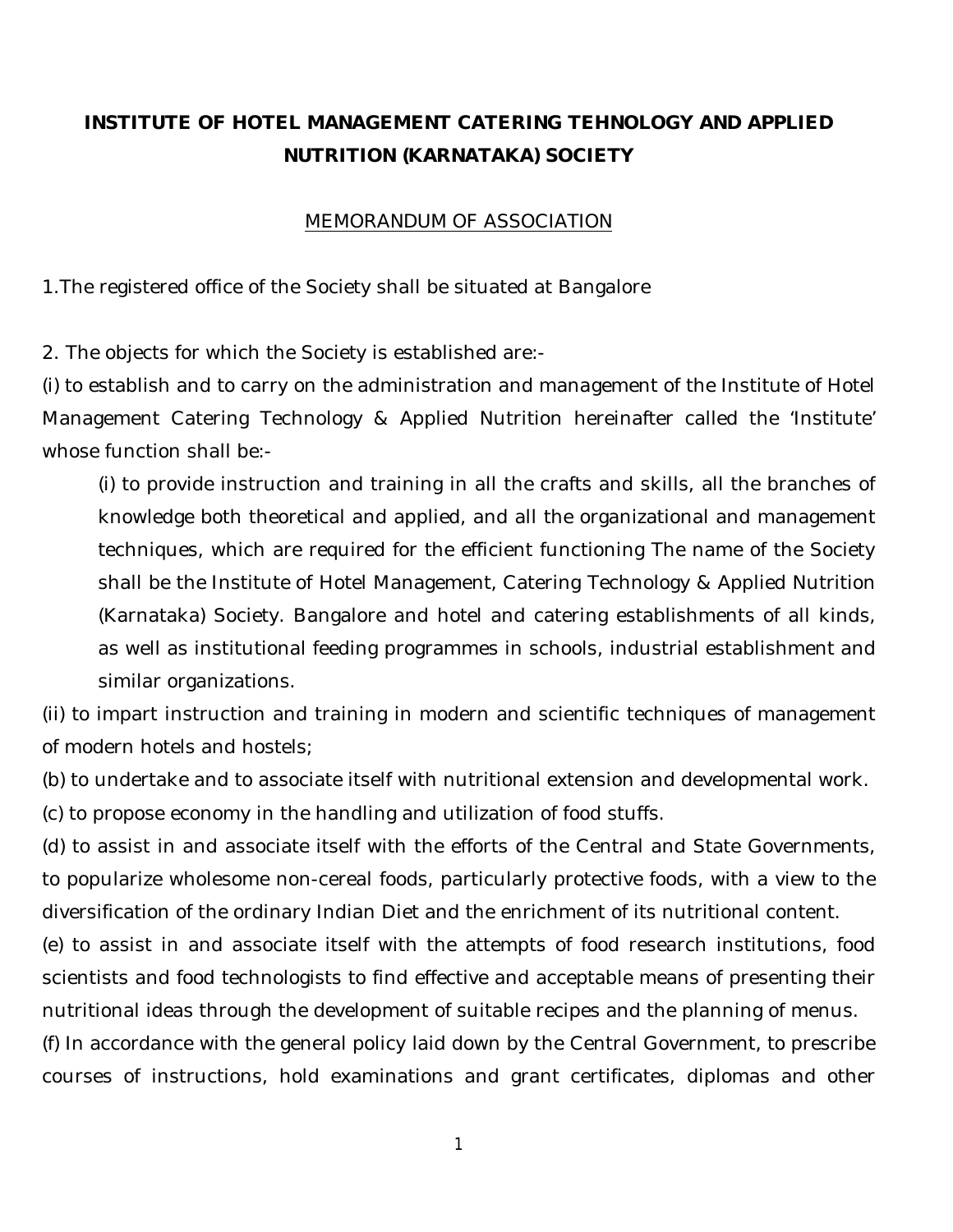awards to persons.

(g) to fix and demand such fees and other charges as may be laid down in the bye-laws.

(h) to establish, maintain and manage halls and hostels for the residence of students and members of the staff;

(i) to supervise and control the residence, to regulate the discipline of students of the Institute and to make arrangements for promoting their health, general welfare and cultural and cooperate life;

(j) to Institute teaching, administrative technical, ministerial and such other posts as may be necessary and to make appointments thereto in accordance with rules, bye-laws and any instructions/orders and guidelines issued by the Central Government, from time to time.

(k) to institute and award fellowships, scholarships, exhibitions, loans, monetary assistance, prizes and medals in accordance with the rules and bye-laws; and

(L) within the broad framework of the policy laid down by the Central Government to seek affiliation with universities or other appropriate academic or governmental bodies or institutions and obtain the recognition of its courses of instruction, its examinations, its diplomas, certificates and other awards by the appropriate educational authorities.

(m) to make rules and bye-laws for the conduct of the affairs of the Institute and Society and to add to, amend, vary or rescind them from time to time;

(n) to give pensions, gratuities or charitable aid to the teachers, staff and other employees or ex-employees of the Society or to their wives, children or other dependants; subject to orders/instructions issued by the Central Government in this regard from time to time.

(o) to make payments towards insurance and for and contribute to provident and benefit funds for the benefit of any person employed by the Society or to the wives, children or other relatives or dependants of such persons;

(p) to acquire, hold and dispose off property in any manner whatsoever provided that the prior approval of the Central Government is obtained in the case of acquisition or disposal of immovable property;

(q) to deal with any property belonging to or vested in the Society in such manner as the society may deem fit for advancing the functions of the Institute;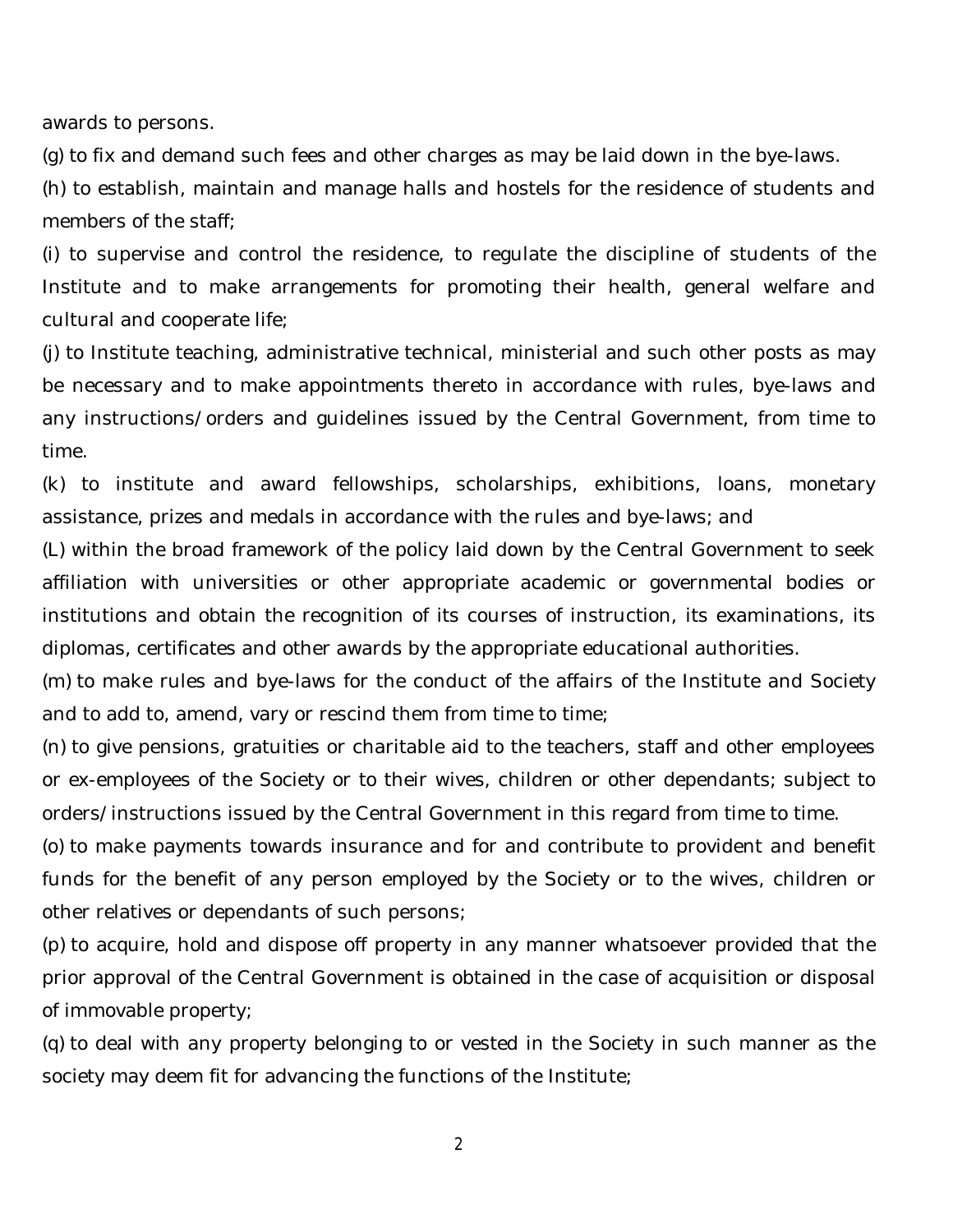(r) to borrow and raise moneys with or without security or on the security of any Mortgage; Charge or Hypothecation or pledge over all or any of the immovable properties belonging to the Society or in any other manner whatever; subject to the approval of the Central Government.

(s) To build, construct and maintain houses, hostels, schools or other buildings, and alter, extend, improve, repair, enlarge or modify the same including any existing building and to provide and equip the same with light, water, drainage, furniture, fittings, instruments, apparatus and appliances and other things for the use to which such buildings is to be put or held.

(t) to construct or otherwise acquire, layout, repair, extend, alter, enlarge, improve and use any land, recreation or playgrounds, parks and any other immovable property belonging to or held by the Society.

(u) to start, conduct, print, publish and exhibit any magazines, periodicals, newspapers, books, pamphlets or posters that may be considered desirable for the promotion of the objects the Society;

(v) to maintain a fund to which shall be credited

(a) all moneys provided by the Central Government;

(b) all fees and other charges received by the Society;

(c) all moneys received by the Society by way of grants, gifts, donations, benefactions, bequests or transfers, and;

(d) all moneys received by the Society in any other manner or from any other sources.

(w) to deposit all moneys credited to the Fund in such banks or to invest them in such manner as the Society may, with the approval of the Central Government decides.

(x) to draw, make, accept, endorse, and discount Cheques, Notes or other negotiable instruments, and for these purposes to sign, execute and deliver such assurances and deeds as may be necessary.

(y) to pay out of the funds belonging to the Society or out of any particular part of such funds the expenses incurred by the Society from time to time including all expenses incidental to the formation of the Society and management and administration of any of the foregoing objects including all rent, rates, taxes outgoing and the salaries of the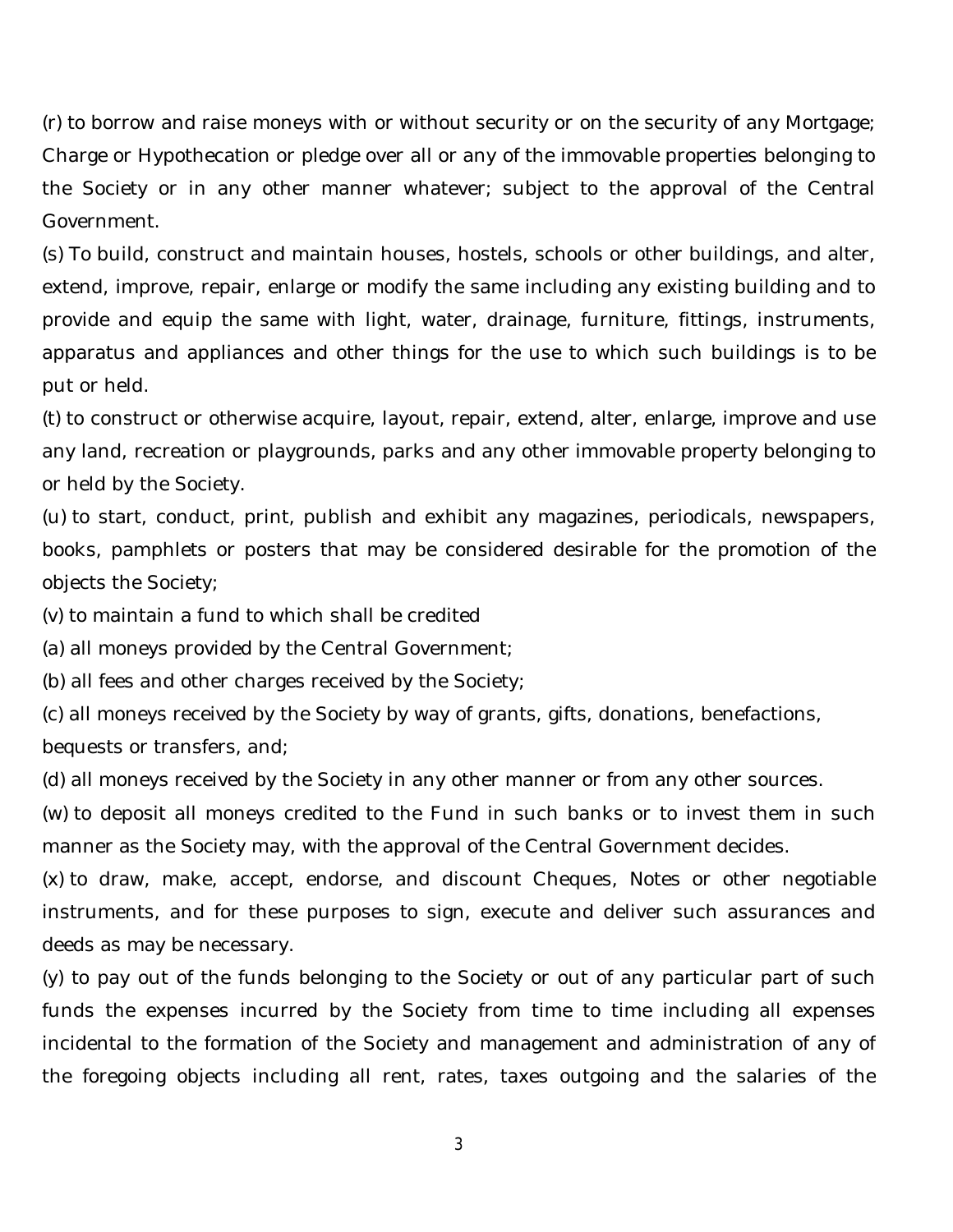employees.

(z) to maintain proper accounts and other relevant records and prepare an annual statement of accounts including the balance sheet in such form as may be prescribed by the Central Government.

(aa)To have the accounts of the Society audited in such manner as the Central Government may direct and to forward annually to the Central Government the accounts duly certified by the auditors together with the audit report thereon.

(bb) to constitute such committees or sub-committees as it may deem fit.

(cc) to delegate all or any of its powers to the Board of Governors of the Institute or to the Executive Committee or to any of the Committees or sub-commit-tees constituted by the Society or the Board, or to anyone or more members of its bodies or its officers.

(dd) to do all such lawful acts, deeds or things as may be necessary, incidental or conducive to the attainment of all or any of the objects of the Society.

4. No immovable property of the Society shall be disposed of in any manner whatsoever without the approval of the Central Government.

5. The Central Government may issue such instructions to the Society or the Institute as it may consider necessary from time to time for the furtherance of the objects of the Society and for ensuring proper functioning and control of the Institute and the Society shall comply with such instructions.

6. The Central Government may appoint one or more persons to review the work and progress of the Society or Institute and to hold enquiries into the affairs thereof and to report thereon, in such manner as the Central Government may stipulate. Upon receipt of any such report, the Central Government may take such action and issue such directions as it may consider necessary in respect of any of the matters dealt with in the report and the Society or Institute, as the case may be bound to comply with such directions.

7. The income and property of the Society, however, derived, shall be applied towards the promotion of the objects as set forth in this Memorandum of Association subject nevertheless in respect of the grants made by the Central Government to such limitations as the Central Government may, from time to time, impose. No part of the income and property of the Society shall be paid or transferred directly or in-directly by way of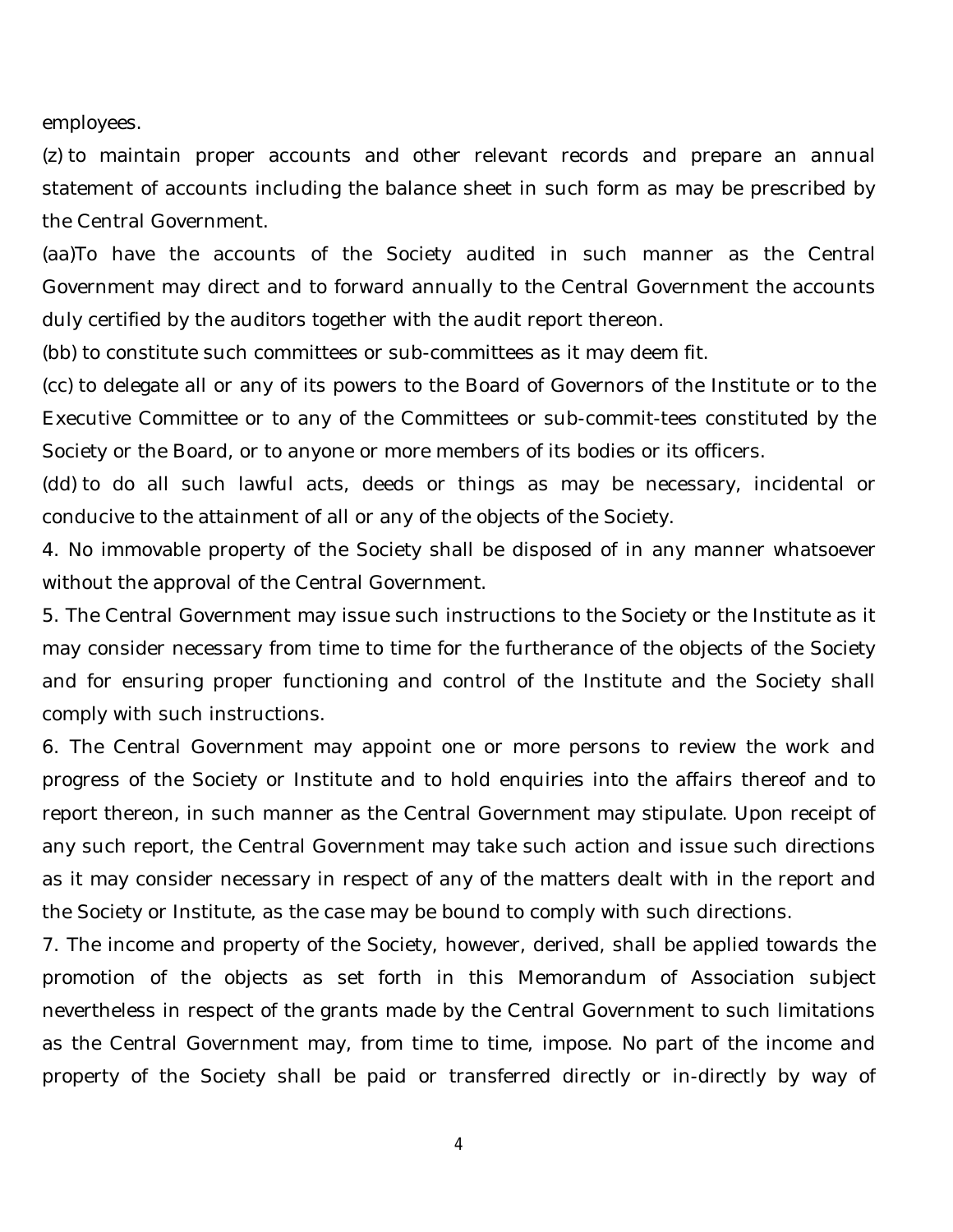dividends, bonus or otherwise howsoever by way of profit to the person who at anytime are or have been members of the Society or to any of them or to any person claiming through them, or any of them provided that nothing herein contained shall prevent the payment in good faith of remuneration of any member thereof or any person in return for any service rendered to the Society or for traveling allowance, halting, or other similar charges.

8. The names and addresses and occupations of the first members of the Governing Body of the Society ( referred to in the rules and bye-laws as the Board of Governors) to which by rules and bye-laws of the society, the Management of its affairs is entrusted are:

- 1. Shri.\_\_\_\_\_\_\_\_\_\_ Chairman
- 2. Shri. Member

We, the several persons whose names and addresses are given below, having associated ourselves for the purpose described in this Memorandum of Association, do hereby subscribe our name of this Memorandum of Association and set our several and respective hands here untoward and form ourselves into a society under Act XXI of 1860, This day of \_\_\_\_\_\_ nineteen sixty.

--------------------------------------------------------------------------------------------------------------- Sl. Names & addresses Signature Name & addresses Signature of No. and occupation of of and occupations witnesses member Members of witnesses ---------------------------------------------------------------------------------------------------------------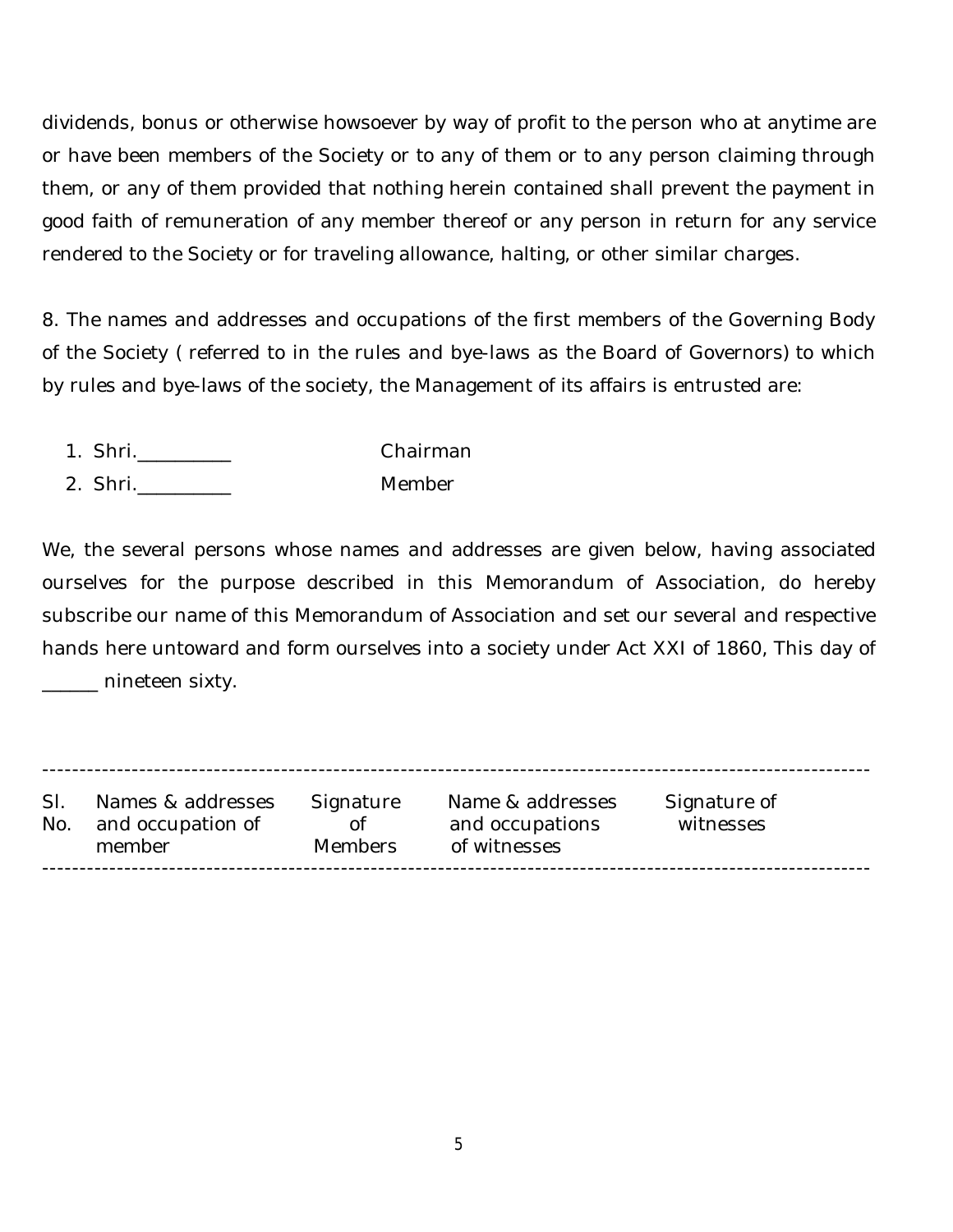## **INSTITUTE OF HOTEL MANAGEMENT, CATERING TECHNOLOGY AND APLIED NUTRITION (KARNATAKA) SOCIETY**

## **RULES AND REGULATIONS**

## SHORT TITLE 1. These Rules and Regulations may be called "Rules and Regulations of Institute of Hotel Management Catering Technology & Applied Nutrition (Karnataka) Society, Bangalore.

### DEFINITION 2. In these rules :-

- a) `Society` means the Institute of Hotel Management, Catering Technology & Applied Nutrition (Karnataka) Society, Bangalore
- b) `Institute` means this Institute of Hotel Management, Catering Technology & Applied Nutrition, Bangalore
- c) `Central Government` means Ministry or Department in the Central Government dealing with the subject.
- d) `Chairman` means except where the context otherwise requires, the Chairman of the Society.
- e) `Principal` means the Principal of the Institute of Hotel Management Catering Technology & Applied Nutrition, Bangalore In these Rules & Regulations, the `Principal` shall also mean Secretary of the Society, wherever the context so requires.
- f) State Government means the Government of Karnataka

## REGISTERED OFFICE 3. The office of the Society shall be situated at Bangalore, Karnataka or any city or town in the State of Karnataka where to it may be removed pursuant to be a resolution passed in that behalf by the Board of Governors of the Society.

## MEMBERSHIP  $\overline{4}$ . i) The Society shall consist of the following :-

- a) A Chairman nominated by the Central Government.
- b) Three representatives of the State Government of Karnataka, one being the Director of Technical Education and Training, Government of Karnataka Ex-officio or if there be no such person the officer who is for the time being, the administrative head of the Department which is in charge of technical education, whether in addition to other functions or otherwise.
- c) Four representatives of the Central Government, one of them being F.A. to the Department of Tourism or his nominee.
- d) An expert on catering technology to be nominated by the Central Government.
- e) The persons from the hotel industry to be nominated by the Central Government.
- f) The Principal of the Institute, ex-officio.
- ii) The Central Government may at any time appoint any other person to be a member of the Society.
- 5. The Society shall keep a roll of members and every member of the Society shall sign the roll and state therein his name, designation, occupation and address. No person shall be deemed to be a member or be entitled to exercise any of the rights and privileges of a member unless he has signed the roll as aforesaid.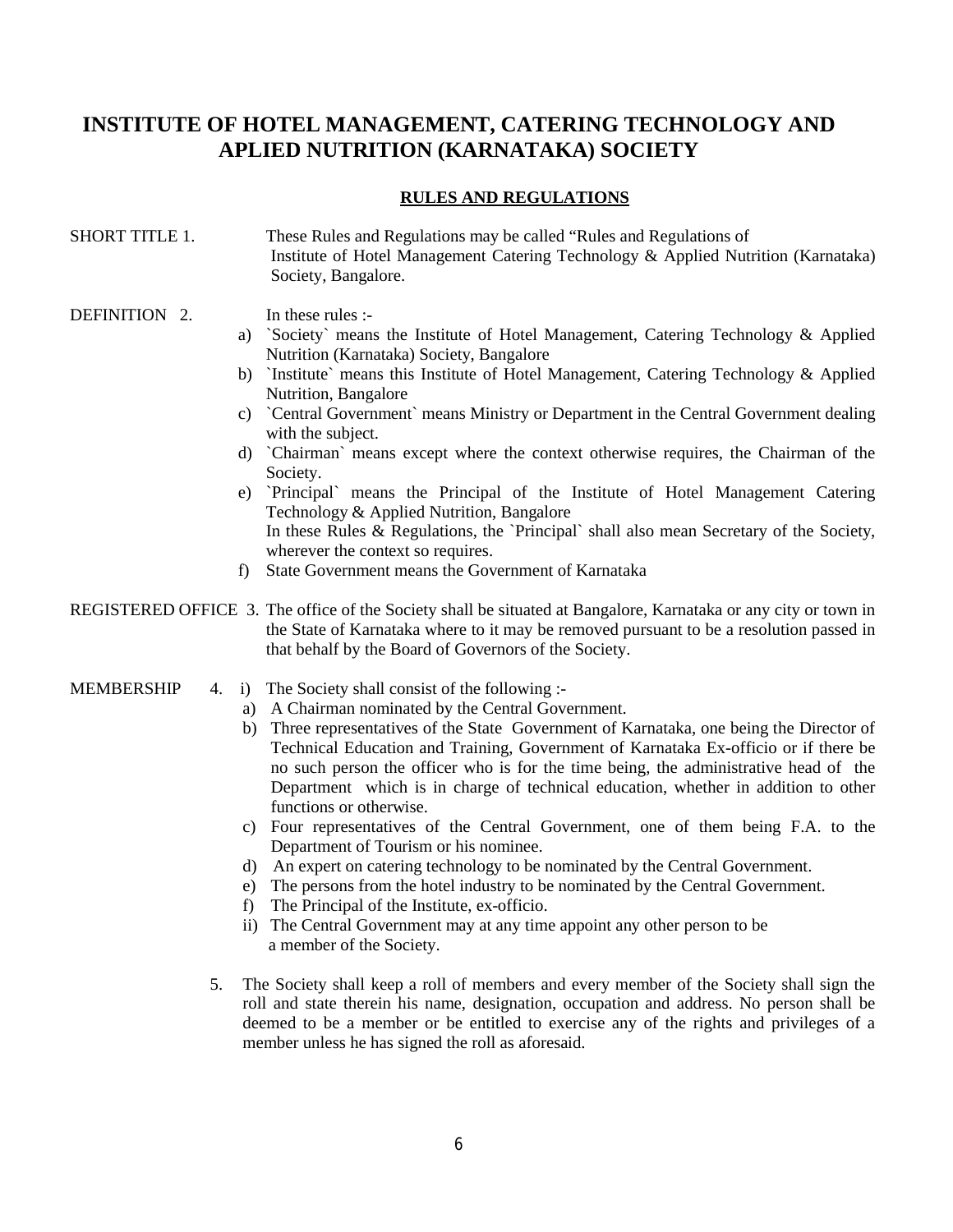- 6. If a member of the Society shall change his address, he shall notify his new address to the Principal, but if he fails to notify his address, the address in the roll of members shall be deemed to as his address.
- 7. Should any member of the Society (other than the Chairman, the Expert on Catering Technology nominated by the Central Government and the Principal, Institute of Hotel Management, Catering Technology & Applied Nutrition, Bangalore, Karnataka be unable to the meeting of the Society, he may appoint any authorized representative as proxy to take his place of that meeting of the Society and such representative shall have all the rights and privileges of a member of the Society including the right to vote for that meeting.

## TENURE OF MEMBERS

- 8. i) When a person becomes member of the Society by reason of the office he holds his membership shall terminate when he ceases to hold that Office.
	- ii) A member of the Society nominated by the Central Government or by the State Government shall continue to be a member during the pleasure of the Central Government or the State Government, as the case may be.
	- iii) The tenure of every person nominated by the Central Government under Rule 4 (i) (a)  $\&$  (e) and Rule (IV) shall ordinarily be 3 years unless terminated earlier under rule 8 (ii)

#### CESSATION OF MEMBERSHIP

9. A member of the Society shall cease to be a member of the Society if he dies, resigns, becomes of unsound mind, be adjudged or adjudicated as insolvent or be convicted of a criminal offence involving moral turpitude or if he is removed from the membership of the Society or if he (other than the Principal) accept a full – time appointment in the Institute, or if he does not attend three consecutive meetings of the Society without leave of the Chairman.

#### RESIGNATIONS

10. i) The Chairman may resign his office by a letter addressed to the Central Government and his resignation shall take effect from the date it is accepted by the Central Government.

 ii) A member may resign office by a letter addressed to the Chairman under intimation to the authority by whom he was nominated and such resignation shall take effect from the date it is accepted by the Chairman.

#### VACANCIES

11. The Society shall function, not withstanding any vacancy therein and not withstanding any defect in the appointment or nomination of any of its numbers, and no act or proceeding of the Society shall be invalid merely by reason of the existence of any vacancy therein or if any defect in the appointment or nomination of any of its members.

## MEETING OF THE SOCIETY

- 12. i) The Society shall meet whenever the Chairman thinks fit, provided that the Chairman shall call a meeting of the Society upon a written requisition of not less than four members specifying the subject of the meeting proposed to be called provided further that the annual general meeting of the Society shall be held at least once in every year as required under the Societies Registration Act, 1860.
	- ii) For every meeting of the Society fifteen days, notice shall be given provided that the Chairman may, for reasons to be recorded, call a special meeting on such notice as he may deem fit.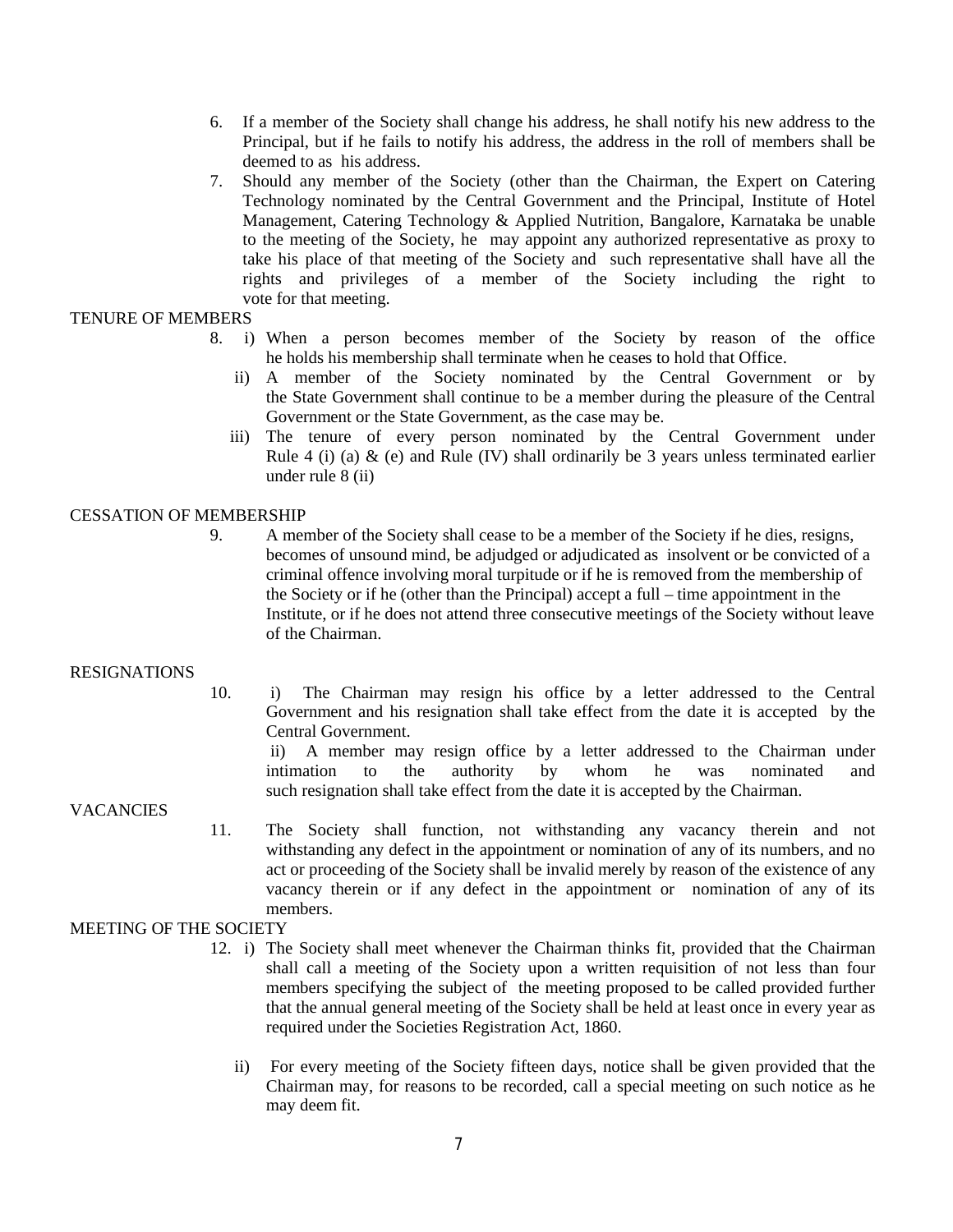- iii) Four members of the Society including any representative authorized under Rule 6 shall constitute a quorum at any meetings.
- iv) In case of difference of opinion amongst the Members, the opinion of the majority shall prevail provided that the event of disagreement by the Central Government representative representing Ministry of Finance on any Financial matter, the same would be referred to the Ministry of Tourism  $\&$  Civil Aviation and the Finance Ministry for a decision.
- v) Each member of the Society, including the Chairman, shall have no one vote and if there shall be an equality of votes or any question to be determined by the Society the Chairman or member presiding shall have an additional or casting vote.
- vi) Every meeting of the Society shall be presided over by the Chairman and in his absence, by a member chosen by the members present to preside on the occasion.
- vii) All the meetings of the Board of Governors shall be deemed to be meeting of the Society.
- viii) Any business which it may be necessary for the Society to perform, except such as may be placed before its meetings may be carried out by circulation among all its members in India and any resolution so circulated and approved by a majority of the members signing shall be as effectual and binding as if such resolution had been passed at a meeting of the Society, provided that at least four members of the Society have recorded their views on the resolution.

#### BOARD OF GOVERNORS COMPOSITION POWERS, MEETINGS ETC.

- 13. The general superintendence, direction and control of the affairs of the Society and its income and property shall be vested in the hereinafter called the Board.
- 14. The members of the Board shall be the same as the Members of the Society.
- 15. Should any member of the Board (other than the Chairman, the Expert on Catering Technology nominated by the Central Govt. and the Principal of the Institute of Hotel Management, Catering Technology & Applied Nutrition, Bangalore be unable to attend a meeting of the Board, he may appoint an authorized representative as a proxy to take his place at the meeting of the Board and such representative shall have all the rights and privileges of Member of the Board including the right to vote for that meeting only.
- 16. The Board shall function, notwithstanding any vacancy therein and notwithstanding any defect in the appointment or nomination of any of its members, and no act or proceeding of the Board shall be invalid merely by reason of the existence of any vacancy therein or of any of its members.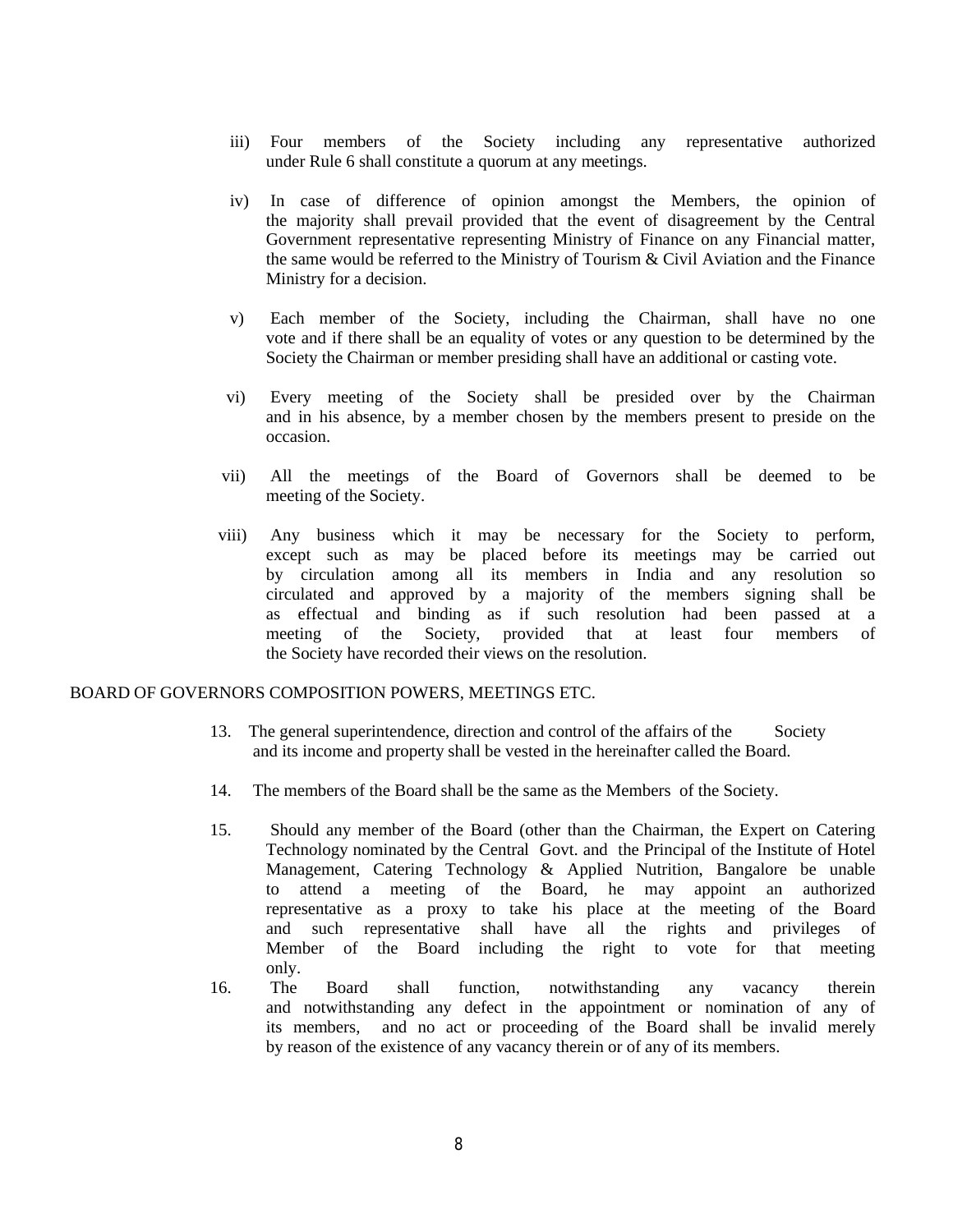- 17. i) Within the broad framework of policy laid down by the Central Government or instructions/orders issued by them from time to time the Board may frame/amend their bye-laws to provide for all or any of the following matters :
	- a) The formation of Department of teaching ;
	- b) The fees to be charged for courses of study in the Institute and for admission to the examination for conferment of the awards;
	- c) The Institution of fellowships, scholarships, exhibitions, loans, prizes and medals.
	- d) The creation and classification of posts, the methods of appointment and determination of the terms and conditions of service of teaching and other staff of the Institute subject to prior approval of the Central Government in all such matters.
	- e) The constitution of pension and provident funds for the benefit of the officers, teachers and other staff of the Institute;
	- f) The establishment and maintenance of halls and hostels;
	- g) The conditions of residence of students of the Institute and the levying of fees for residence in the halls and hostels and of other charges; and
	- h) Other matters of relevance and importance in the administration of education institutions.
	- ii) The Board may; be resolution, appoint such committee for such purposes and with such powers as the Board may think fit. The Board may co-opt such persons to these committees as it considers suitable; either from amongst the Members of the Board of Governors or outsiders.
	- iii) The Board may, by resolution, delegate to a Committee or the Chairman such of its powers for the conduct of its business as it may deem fit, subject to the condition that action taken by any committee or the Chairman under powers delegated to them by this rule shall be reported for confirmation at the next meeting of the Board.
	- iv) The Board may pass such resolutions as it may deem fit on the Annual Report, annual accounts and the financial estimates.
	- 18. i) Ordinarily the Board shall meet once in every six months and fifteen days notice shall be given of each meeting and a copy of the proceedings of such meeting and shall be furnished to the Central Government as soon as possible after the meetings; provided that the Chairman may, whenever he thinks fit, and shall on the written requisition of not less than two members call for special meeting;
		- ii) Five members of the Board including any representative authorized under Rule-13 shall constitute a quorum at any meeting of the Board.
		- iii) In case of difference of opinion amongst the Members, the opinion of the majority shall prevail provided that in the event of disagreement by the Central Government representative representing Ministry of Finance on any financial matter, the same would be referred to the Minister for Tourism and Civil Aviation and the Finance Ministry for a decision.
		- iv) Each members of the Board including the Chairman, shall have one vote,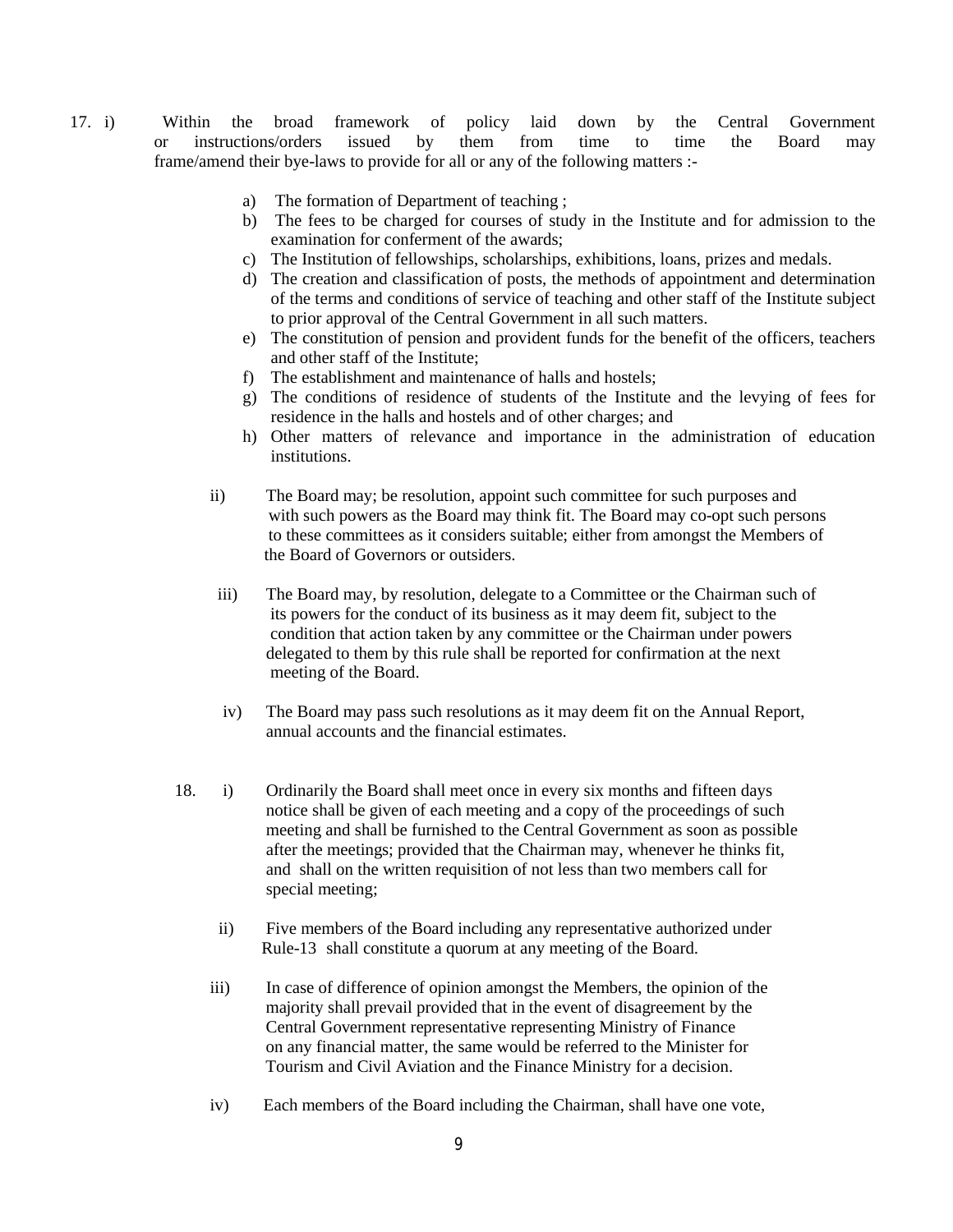and if there shall be an equality of votes on any question to determined by the Board, the Chairman or member presiding shall have an additional or casting vote.

- v) Every meeting of the Board shall be presided over by the Chairman and in his absence by a member chosen by the member present to preside on the occasion.
- vi) Any business which it may be necessary for the Board to perform, except such as may be placed before its meetings, may be carried out by circulation among all its members in India and any resolution so circulated and approved by majority of the members signing shall be as effectual and binding as if such resolution had been passed at a meeting of the Board, provided that at least five members of the Board have been recorded their views on the resolution.

EXECUTIVE 19. i) Out of the members of the Board of Governors the following shall COMMITTEE constitute an Executive Committee :- **COMPOSITION** POWERS a) The Director Technical Education, or if there be no such person the officer MEETINGS ETC. who is for the time being the administrative head of the department which is in charge of technical education, whether in addition to other functions or otherwise .

- b) Two of the representatives of the Central Government to be specified by the Central Government; out of the representatives to be specified as convener of the Executive Committee.
- c) The expert nominated by the Central Government to the Board of Governors; and
- d) The Principal of the Institute.
- 20. It shall be the duty of the Executive Committee to see that the decisions taken by the Board of Governors are implemented.
- 21. The Executive Committee shall exercise all or any of the powers and functions of the Board of Governors, subject to the general superintendence, direction and control of the Board.
- 22. The Executive Committee shall function, notwithstanding any vacancy Therein and notwithstanding any defect in the appointment or nomination of any of its members; and no act of proceedings of the Executive Committee shall be invalid merely by reason of the existence of any vacancy therein or of any defect in the appointment or nomination of any of its members.
- 23. i)The Executive Committee shall meet as often as necessary and at least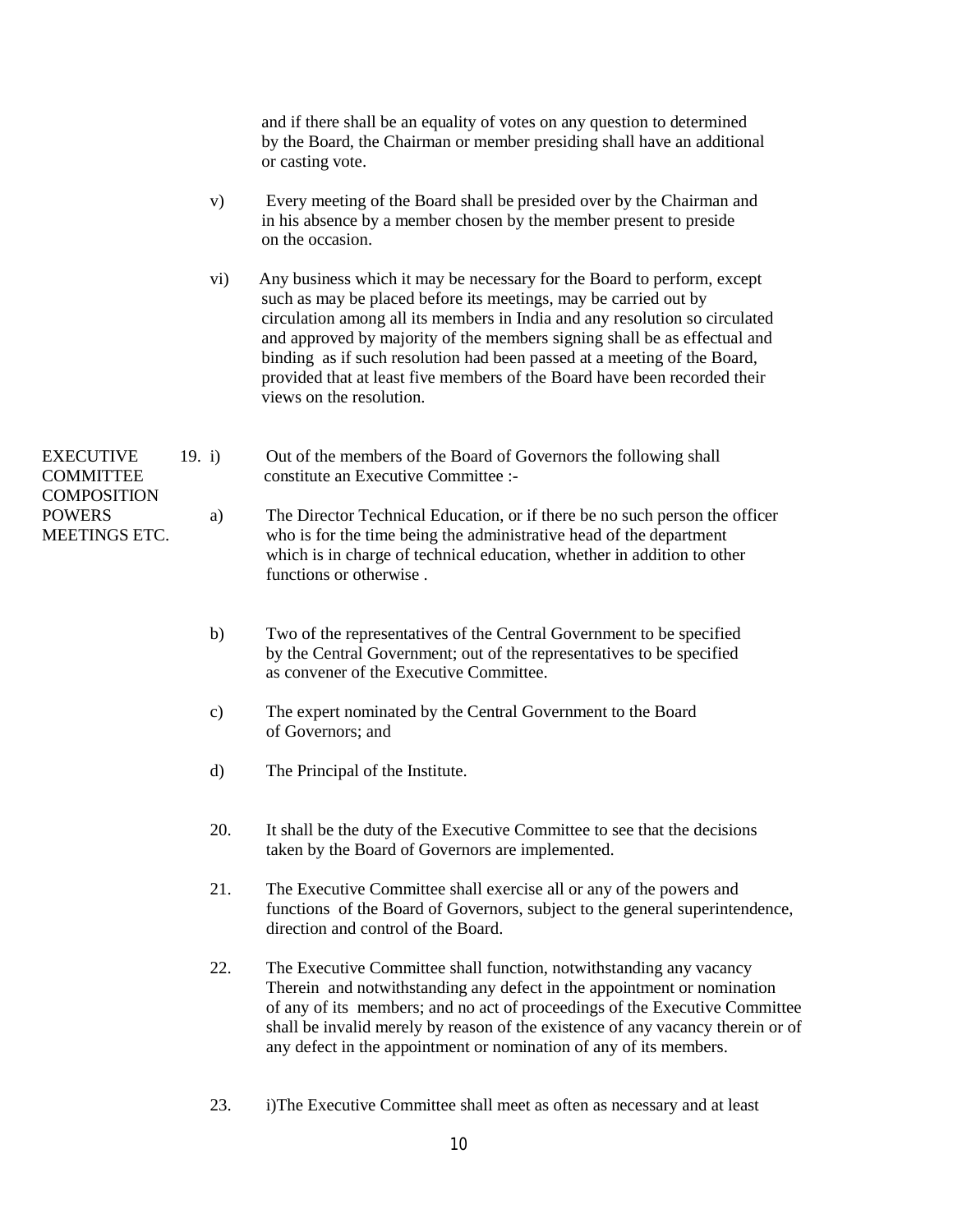once in three months, and 10 days notice shall be given of each such meeting and a copy of the proceedings of such meeting shall be furnished to the Board of Governors and to the Central Government as soon as possible after the meeting PROVIDED that the convener may whenever he thinks fit and shall on the written requisition of not less than two members, call a special meeting.

- ii) The meeting of the Executive Committee shall be presided over by a Member elected to presided over that meeting, If there is any difference of opinion with regard to the Chairman, the meeting shall be presided over by the convener of the Executive Committee or in his absence by one of the other representatives of the Central Government.
- iii) Three members of the Executive Committee present in person shall constitute a quorum at any meeting of the Committee.
- iv) In case of difference of opinion amongst the Members, the opinion of the majority shall prevail provided that in the event of disagreement by the Central Government representative representing Ministry of Finance on any financial Matter, the same would be referred to the Ministry for Tourism  $\&$ Civil Aviation and the Finance Ministry for a decision.
- v) Each member of the Executive Committee including the Chairman elected for the meeting shall have one vote, and if shall be an equality of votes on any question to be determined by the Committee the Chairman elected or the meeting shall have an additional or casting vote.
- vi) Any business which it may necessary for the Executive Committee to perform, except such as may be carried out by circulation among all its members in India and resolutions so circulated and approved by the majority of the members signing shall be as effectual and binding as if such resolution had been passed in a meeting of the Committee; PROVIDED that at least three members of the Committee have recorded their views on the resolution.

## PRINCIPAL 24. i) The Board shall, with the prior approval of the Central Government appoint the Principal of the Institute.

- ii) The Principal shall be the Principal academic and executive officer of the Institute and shall be responsible for the proper administration of the Institute and for the imparting instruction and the maintenance of discipline. All other staff of the Institute shall be subordinate to the Principal.
- iii) The Principal shall be the custodian of records, the funds of the Institute and such other property of the Institute as the Board may commit to his charge.
- iv) The Principal shall act as Secretary of the Society, the Board, the Executive Committee and other Committee of the Society or the Board. He shall discharge all functions of the Secretary as provided in the Societies Registration Act.